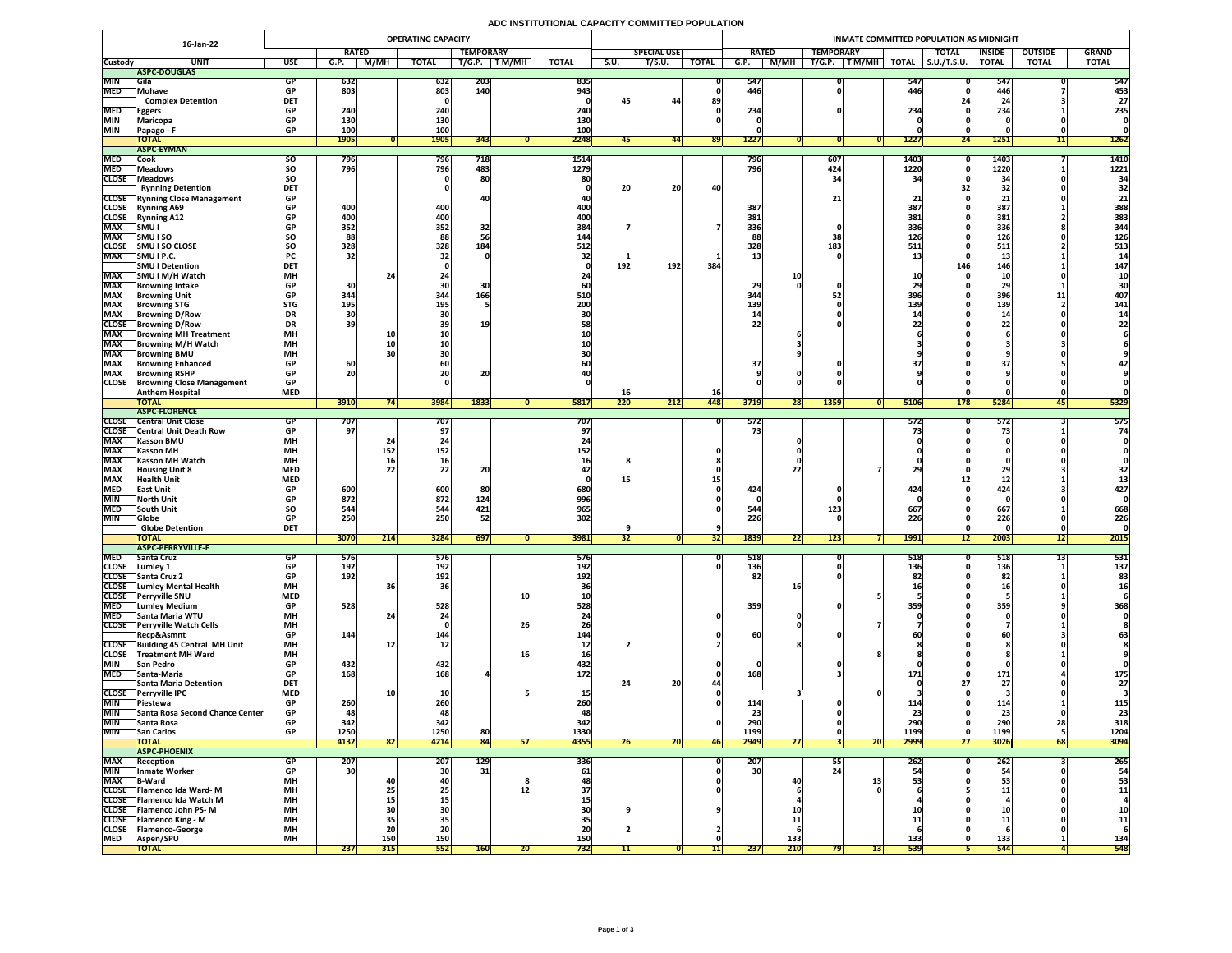# **ADC INSTITUTIONAL CAPACITY COMMITTED POPULATION**

|                          | 16-Jan-22                                                           | <b>OPERATING CAPACITY</b> |                                 |             |                  |             |            |              |                 |                    |                 | INMATE COMMITTED POPULATION AS MIDNIGHT |                                |                         |                     |               |                |              |  |  |  |
|--------------------------|---------------------------------------------------------------------|---------------------------|---------------------------------|-------------|------------------|-------------|------------|--------------|-----------------|--------------------|-----------------|-----------------------------------------|--------------------------------|-------------------------|---------------------|---------------|----------------|--------------|--|--|--|
|                          |                                                                     |                           | <b>RATED</b>                    |             | <b>TEMPORARY</b> |             |            |              |                 | <b>SPECIAL USE</b> |                 | <b>RATED</b>                            | <b>TEMPORARY</b>               |                         | <b>TOTAL</b>        | <b>INSIDE</b> | <b>OUTSIDE</b> | <b>GRAND</b> |  |  |  |
| <b>Custody</b>           | <b>UNIT</b>                                                         | <b>USE</b>                | G.P.                            | M/MH        | <b>TOTAL</b>     | T/G.P.      | T M/MH     | <b>TOTAL</b> | S.U.            | T/S.U.             | <b>TOTAL</b>    | M/MH<br>G.P.                            | $\top$ T M/MH $\top$<br>T/G.P. | <b>TOTAL</b>            | $\vert$ S.U./T.S.U. | <b>TOTAL</b>  | <b>TOTAL</b>   | <b>TOTAL</b> |  |  |  |
| <b>CLOSE Morey</b>       | <b>ASPC-LEWIS</b>                                                   | GP/PC                     | 800                             |             | 800              |             |            | 800          | 10 <sub>1</sub> |                    | 16              | 457                                     |                                | 457                     |                     | 457           |                | 458          |  |  |  |
|                          | <b>Morey Detention</b>                                              | <b>DET</b>                |                                 |             |                  |             |            |              | 80              |                    | 80              |                                         |                                |                         |                     |               |                | 77           |  |  |  |
| <b>CLOSE</b> Rast        |                                                                     | <b>PC</b>                 | 404                             |             | 404              |             |            | 404          |                 |                    |                 | 373                                     |                                | 373                     |                     | 373           |                | 378          |  |  |  |
| CLOSE Rast II            |                                                                     | rl.                       |                                 |             |                  |             |            |              |                 |                    |                 |                                         |                                |                         |                     |               |                |              |  |  |  |
| <b>CLOSE</b>             | <b>RAST III</b>                                                     | ۲Ć.                       |                                 |             | 70               |             |            |              |                 |                    |                 |                                         |                                |                         |                     |               |                |              |  |  |  |
| <b>MAX</b>               | <b>Rast PC</b>                                                      | <b>PC</b>                 | 320                             |             | 320              |             |            | 320          |                 |                    |                 | 284                                     |                                | 284                     |                     | 284           |                | 293          |  |  |  |
|                          | CLOSE Rast Close Mgt.<br><b>Lewis Medical</b>                       | <b>PC</b><br><b>MED</b>   |                                 |             |                  |             |            |              |                 |                    | <b>17</b>       |                                         |                                |                         |                     |               |                |              |  |  |  |
| <b>MED</b>               | <b>Stiner</b> I                                                     | <b>GP</b>                 | 378                             |             | 378              | 197         |            | 575          |                 |                    |                 | 378                                     |                                | 389                     |                     | 389           |                | 394          |  |  |  |
| <b>MED</b>               | Stiner II                                                           | <b>GP</b>                 | 400                             |             | 400              | 208         |            | 608          |                 |                    |                 | 400                                     | 118                            | 518                     |                     | 518           |                | 527          |  |  |  |
|                          | <b>Stiner Detention</b>                                             | <b>DET</b>                |                                 |             |                  |             |            |              | 70              |                    | <b>70</b>       |                                         |                                |                         |                     | 66            |                | 68           |  |  |  |
| <b>MIN</b>               | <b>Bachman PC</b>                                                   |                           | 300                             |             | 300              | 76          |            | 376          |                 |                    |                 | 276                                     |                                | 276                     |                     | 276           |                | 277          |  |  |  |
|                          | MED Bachman GP                                                      | <b>GP</b>                 | 300 <sub>l</sub><br><b>PODE</b> |             | 300              |             |            | 376          |                 |                    |                 | 708<br><b>ZJO</b>                       |                                | 2081<br><b>270</b>      |                     | 200<br>LJO    |                | 298          |  |  |  |
| <b>MED</b>               | <b>Stiner Transitory</b>                                            | <b>TRANS</b>              | 22                              |             | 22               | ᆂᆂ          |            |              |                 |                    |                 |                                         |                                |                         |                     |               |                |              |  |  |  |
|                          | <b>Bachman Detention</b><br><b>CLOSE</b> Buckley PC                 | <b>DET</b>                | 750 <sub>1</sub>                |             | 750              |             |            | 750          | 8ľ<br><b>16</b> |                    | 80              | 615                                     |                                | 615                     |                     | 615           |                | 622          |  |  |  |
|                          | <b>CLOSE</b> Buckley PC II                                          |                           |                                 |             | 50               |             |            |              |                 |                    |                 |                                         |                                |                         |                     |               |                |              |  |  |  |
| <b>MED</b>               | <b>Barchey PC I</b>                                                 |                           | 370                             |             | 370              | 150         |            | 520          |                 |                    |                 | 370                                     |                                | 402                     |                     | 402           |                | 404          |  |  |  |
| <b>MED</b>               | <b>Barchey PC II</b>                                                |                           | 370                             |             | 370              | 120         |            | 490          |                 |                    |                 | 358                                     |                                | 358                     |                     | 358           |                | 359          |  |  |  |
| <b>MED</b>               | <b>Barchey PC III</b>                                               |                           |                                 |             | 60               |             |            |              |                 |                    |                 |                                         |                                |                         |                     |               |                | 22           |  |  |  |
| <b>MED</b>               | <b>Barchey PC Watch Cells</b>                                       | <b>MH</b>                 |                                 |             |                  |             | 20         |              |                 |                    |                 |                                         |                                |                         |                     | ᆂᆇ            |                |              |  |  |  |
|                          | <b>CLOSE</b> Sunrise Male Minors                                    | <b>GP</b><br><b>GP</b>    |                                 |             |                  |             |            |              |                 |                    |                 |                                         |                                |                         |                     |               |                |              |  |  |  |
|                          | <b>CLOSE</b> Sunrise Femal Minors<br>CLOSE Sunrise Minors CDU/Watch |                           |                                 |             |                  |             |            |              |                 |                    |                 |                                         |                                |                         |                     |               |                |              |  |  |  |
| <b>MIN</b>               | <b>TEagle Point Second Chance Center</b>                            | <b>GP</b>                 | 300                             |             | 300              |             |            | 300          |                 |                    |                 | 196                                     |                                | <b>196</b>              |                     | 196           |                | 197          |  |  |  |
|                          | <b>TOTAL</b>                                                        |                           | 5104                            |             | 5104             | 850         | ZU         | <b>5974</b>  | 279             |                    | 279             | 4154                                    | <b>161</b>                     | 4327<br>12 <sup>1</sup> | 227                 | 4554          | 491            | 4603         |  |  |  |
|                          | <b>ASPC-SAFFORD</b>                                                 |                           |                                 |             |                  |             |            |              |                 |                    |                 |                                         |                                |                         |                     |               |                |              |  |  |  |
| <b>MIN</b>               | <b>Fort Grant</b>                                                   | GP                        | 588                             |             | 588              | <b>160</b>  |            | 748          |                 |                    |                 | 335                                     |                                | <b>3351</b>             |                     | 335           |                | 335          |  |  |  |
|                          | <b>Miles Detention</b>                                              | <b>DET</b>                |                                 |             |                  |             |            |              |                 | 24                 |                 |                                         |                                |                         |                     |               |                |              |  |  |  |
| <b>MIN</b><br><b>MED</b> | <b>Sanam</b>                                                        | <b>GP</b>                 | 615<br>250                      |             | 615<br>250       | 160         |            | 711<br>410   |                 |                    |                 | 235<br>250                              |                                | 235                     |                     | 235           |                | 235<br>252   |  |  |  |
|                          | <b>Tonto</b><br><b>Tonto Detention</b>                              | <b>PC</b><br><b>DET</b>   |                                 |             |                  |             |            |              |                 |                    |                 |                                         |                                | 251                     |                     | 251           |                |              |  |  |  |
|                          | <b>TOTAL</b>                                                        |                           | 1453                            |             | 1453             | 416         |            | 1869         |                 | 24                 |                 | 820                                     |                                | 821                     |                     | 838           |                | 841          |  |  |  |
|                          | <b>ASPC-TUCSON</b>                                                  |                           |                                 |             |                  |             |            |              |                 |                    |                 |                                         |                                |                         |                     |               |                |              |  |  |  |
|                          | CLOSE Cimarron                                                      | GP                        | 648                             |             | 648              |             |            | 648          |                 |                    |                 | 603                                     |                                | 6031                    |                     | 603           |                | 609          |  |  |  |
|                          | <b>Cimarron Detention</b>                                           | <b>DET</b>                |                                 |             |                  |             |            |              |                 | 48 <sub>1</sub>    | 96              |                                         |                                |                         |                     | 92            |                | 92           |  |  |  |
|                          | <b>CLOSE</b> Rincon MH Watch<br><b>CLOSE</b> Rincon Medical         | <b>MH</b><br><b>MED</b>   |                                 |             | 79               |             |            | 85           |                 |                    |                 | 37                                      |                                |                         |                     |               |                |              |  |  |  |
|                          | CLOSE Rincon S.N.U.                                                 | <b>MED</b>                |                                 |             | <b>16</b>        |             |            |              |                 |                    |                 |                                         |                                |                         |                     |               |                |              |  |  |  |
|                          | <b>CLOSE</b> Cimarron Transitory                                    | <b>TRANS</b>              |                                 |             |                  |             |            |              |                 |                    |                 |                                         |                                |                         |                     |               |                |              |  |  |  |
| <b>CLOSE</b> Rincon      |                                                                     | <b>GP</b>                 | 340                             |             | 340              |             |            | <b>340</b>   |                 |                    |                 | 336                                     |                                | 336                     |                     | 336           |                | 336          |  |  |  |
|                          | <b>CLOSE</b> Rincon MH Program                                      | <b>MH</b>                 |                                 | 256         | 256              |             |            | 256          |                 |                    |                 | 191                                     |                                | 191                     |                     | 191           |                | 192          |  |  |  |
| <b>MAX</b>               | <b>Rincon MH Program II</b>                                         | <b>MH</b>                 |                                 | 149         | 149              |             |            | 152          |                 |                    |                 | 88                                      |                                |                         |                     |               |                | 92           |  |  |  |
| <b>MAX</b>               | <b>Rincon MH Watch II</b>                                           | <b>MH</b>                 |                                 |             |                  |             | 20         |              |                 |                    |                 |                                         |                                |                         |                     |               |                |              |  |  |  |
| <b>MED</b>               | <b>Santa Rita</b>                                                   | <b>GP</b><br><b>MED</b>   | 768                             |             | 768              |             |            | 768          |                 |                    |                 | 701                                     |                                | 701                     |                     | 701           |                | 707          |  |  |  |
| <b>MED</b><br><b>MED</b> | Manzanita S.N.U.<br>Manzanita                                       | <b>GP</b>                 | 179                             |             | 25<br>179        | 107         | <b>20</b>  | 286          |                 |                    |                 | <b>179</b>                              |                                | 229                     | <b>NA</b>           | 42<br>229     |                | 230          |  |  |  |
|                          | MED Manzanita Second Chance Center                                  | <b>GP</b>                 | 481                             |             | 48               |             |            |              |                 |                    |                 | 29                                      |                                |                         | <b>NA</b>           | 29            |                | 29           |  |  |  |
| <b>MED</b>               | <b>Manzanita Watch Cells</b>                                        | <b>MH</b>                 |                                 |             |                  |             |            |              |                 |                    |                 |                                         |                                |                         |                     |               |                |              |  |  |  |
| <b>MED</b>               | Manzanita Residential                                               | <b>MED</b>                |                                 |             | 58               |             |            |              |                 |                    |                 |                                         |                                |                         |                     |               |                | 58           |  |  |  |
|                          | <b>Manzanita Detention</b>                                          | <b>DET</b>                |                                 |             |                  |             |            |              | <b>12</b>       | 11                 | 23              |                                         |                                |                         |                     |               |                |              |  |  |  |
| <b>MED</b>               | Winchester                                                          | <b>GP</b>                 | 400                             |             | 400              | 336         |            | 736          |                 |                    |                 | 400                                     | 271                            | 671                     |                     | 671           |                | 679          |  |  |  |
|                          | <b>Winchester Detention</b>                                         | <b>DET</b>                |                                 |             |                  |             |            |              | 40              | <b>12</b>          | 24              |                                         |                                |                         |                     |               |                |              |  |  |  |
| <b>MIN</b>               | <b>Complex Detention</b><br>Catalina                                | <b>DET</b><br><b>GP</b>   | 360                             |             | 360              |             |            | 360          |                 | 40                 | 80              | 356                                     |                                | 356                     |                     | 356           |                | 63<br>357    |  |  |  |
| <b>MIN</b>               | Whetstone                                                           | <b>GP</b>                 | 1250                            |             | 1250             |             |            | 1250         |                 |                    |                 | 983                                     |                                | 983                     |                     | 983           |                | 983          |  |  |  |
|                          | <b>TOTAL</b>                                                        |                           | 3993                            | 607         | 4600             | 467         | 47         | <b>5116</b>  | 178             | 111                | 289             | 3587<br>414                             | 321                            | 4339<br>17 <sup>1</sup> | 229                 | 4568          |                | 4603         |  |  |  |
|                          | <b>ASPC-WINSLOW</b>                                                 |                           |                                 |             |                  |             |            |              |                 |                    |                 |                                         |                                |                         |                     |               |                |              |  |  |  |
| <b>MIN</b>               | <b>Coronado</b>                                                     | GP                        | 492                             |             | 492              | <b>136</b>  |            | 628          |                 |                    |                 | <b>127</b>                              |                                | 127                     |                     | 127           |                | <b>127</b>   |  |  |  |
| CLOSE Kaibab             |                                                                     | GP                        | 800                             |             | 800              |             |            | 800          |                 |                    |                 | 671                                     |                                | 671                     |                     | 671           |                | 676          |  |  |  |
| <b>MIN</b>               | <b>Complex Detention</b>                                            | <b>DET</b><br><b>GP</b>   | 334                             |             | 334              | 80          |            | 414          | 20              |                    | 39              | 334                                     | 16                             | <b>350</b>              |                     | 350           |                | 350          |  |  |  |
|                          | <b>Apache</b><br><b>Apache Detention</b>                            | <b>DET</b>                |                                 |             |                  |             |            |              |                 |                    | <b>12</b>       |                                         |                                |                         |                     |               |                |              |  |  |  |
|                          | <b>TOTAL</b>                                                        |                           | 1626                            |             | <b>1626</b>      | 216         |            | 1842         | 32              |                    | <b>511</b>      | 1132                                    | 16I                            | 1148                    |                     | <b>1167</b>   |                | <b>1172</b>  |  |  |  |
|                          | <b>ASPC-YUMA</b>                                                    |                           |                                 |             |                  |             |            |              |                 |                    |                 |                                         |                                |                         |                     |               |                |              |  |  |  |
| <b>MED</b>               | Cheyenne                                                            | <b>GP</b>                 | 800                             |             | 800              | 324         |            | 1124         |                 |                    |                 | 727                                     |                                | 727                     |                     | 727           | TO             | 745          |  |  |  |
|                          | <b>Cheyenne Detention</b>                                           | <b>DET</b>                |                                 |             |                  |             |            |              | 40              | 39                 | 79              |                                         |                                |                         | 58                  | 58            |                | 62           |  |  |  |
| <b>MIN</b>               | Cocopah                                                             | <b>GP</b>                 | 250                             |             | 250              | <b>80</b>   |            | 330          |                 |                    |                 |                                         |                                |                         |                     |               |                |              |  |  |  |
| <b>CLOSE</b>             | Dakota Y13<br><b>Dakota Detention</b>                               | <b>GP</b><br><b>DET</b>   | 800                             |             | 800              |             |            | 800          | <b>16</b><br>80 |                    | <b>16</b><br>80 | 392                                     |                                | 392                     |                     | 392           |                | 400<br>55    |  |  |  |
| <b>MED</b>               | Cibola                                                              | <b>GP</b>                 | 1250                            |             | 1250             | <b>16</b>   |            | 1266         |                 |                    |                 | 843                                     |                                | 843                     |                     | 843           | <b>12</b>      | 855          |  |  |  |
| <b>MIN</b>               | La Paz                                                              | <b>GP</b>                 | 1250                            |             | 1250             |             |            | 1250         |                 |                    |                 | 715                                     |                                | 715                     |                     | 715           |                | 717          |  |  |  |
|                          | <b>TOTAL</b>                                                        |                           | 4350                            |             | 4350             | <b>420</b>  |            | 4770         | <b>136</b>      | <b>39</b>          | <b>175</b>      | 2677                                    |                                | 2677                    | 111                 | 2788          | 46             | 2834         |  |  |  |
|                          | <b>TOTAL IN-STATE</b>                                               |                           | 29780                           | <b>1292</b> | <b>31072</b>     | <b>5486</b> | <b>146</b> | <b>36704</b> | <b>1006</b>     | <mark>469 </mark>  | <b>1475</b>     | 22341<br>701                            | 2063                           | 25174<br><b>69 </b>     | <b>849</b>          | 26023         | 278            | <b>26301</b> |  |  |  |